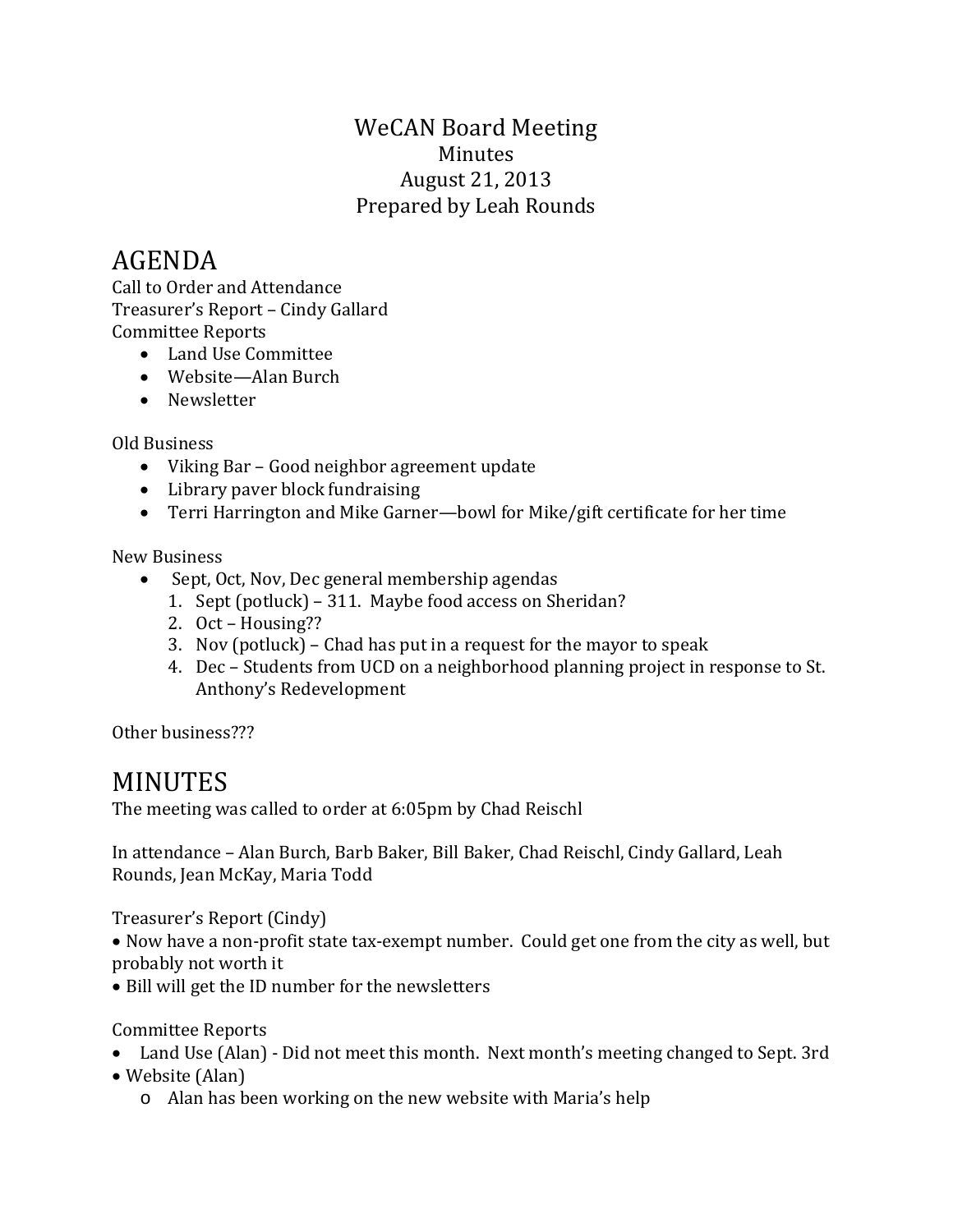- o Website needs more content. Send Don a specific list of what could be added to the website. Currently pulling the newsletters apart and adding that information
- o Would like to add a President's message and history of WeCAN. Ben, Chad, and Barb could work on writing 2-3 paragraphs to be added
- o Links have been cleaned up
- o Can view the website in progress at<http://www.orotones.com/>
- o Alan is working on getting the calendar to be automatically updated
- o The membership drive information needs to be added, can look at the current website to get this info. Ben would be the best person to update this
- o Photos haven't been moved over yet. Possibly link them to facebook
- o Anyone can be given a login to write/edit articles and publish them live
- o Question on whether Barb can get a membership list of emails to make the library fundraising invitations. There is a google docs membership file that Alan will email to Barb
- o Barb has membership card to be added
- o Possibly adding articles on the recycling program, Box Tops program, etc.

WeCAN received a nice Thank You card from Maria (the woman who received the new windows)

Old Business

- Viking Bar and update on the good neighbor agreement. Richard has contacted other RNOs for sample good neighbor agreements
- Police Commander Monthly Advisory Group meets the 3<sup>rd</sup> Monday of every month. Barb will try to attend more regularly. Meetings have snacks, go through the police reports, and a vote on good officer work of the month.
- Library Paver Fundraiser (Barb)<br>• Goal is to raise enough money
	- Goal is to raise enough money for the paver, \$1500, and anything beyond that would go to the library's general endowment fund
	- \$500 for the party expenses, which will be paid back to WeCAN from the fundraising gathered
	- Library staff will come and do a presentation at the house party and help with fundraising
	- Advertise in next newsletter about the fundraising for the library paver. Accepting donations by mail and at the Sept general meeting
	- Musicians are a cellist and violinists. Agreed to pay them \$250 for 2 hours and they can put out a tip jar
	- Will serve veggie trays, chips and dip, chocolates
	- Suellen and Michael are donating wine and beer
	- Formal print invitations will be sent out, there will be funds available to print and mail them. Evites will also be sent out
- Ben will get the gift card for Terri Harrington. When Barbara has the time she will look into the bowl for Michael

New Business